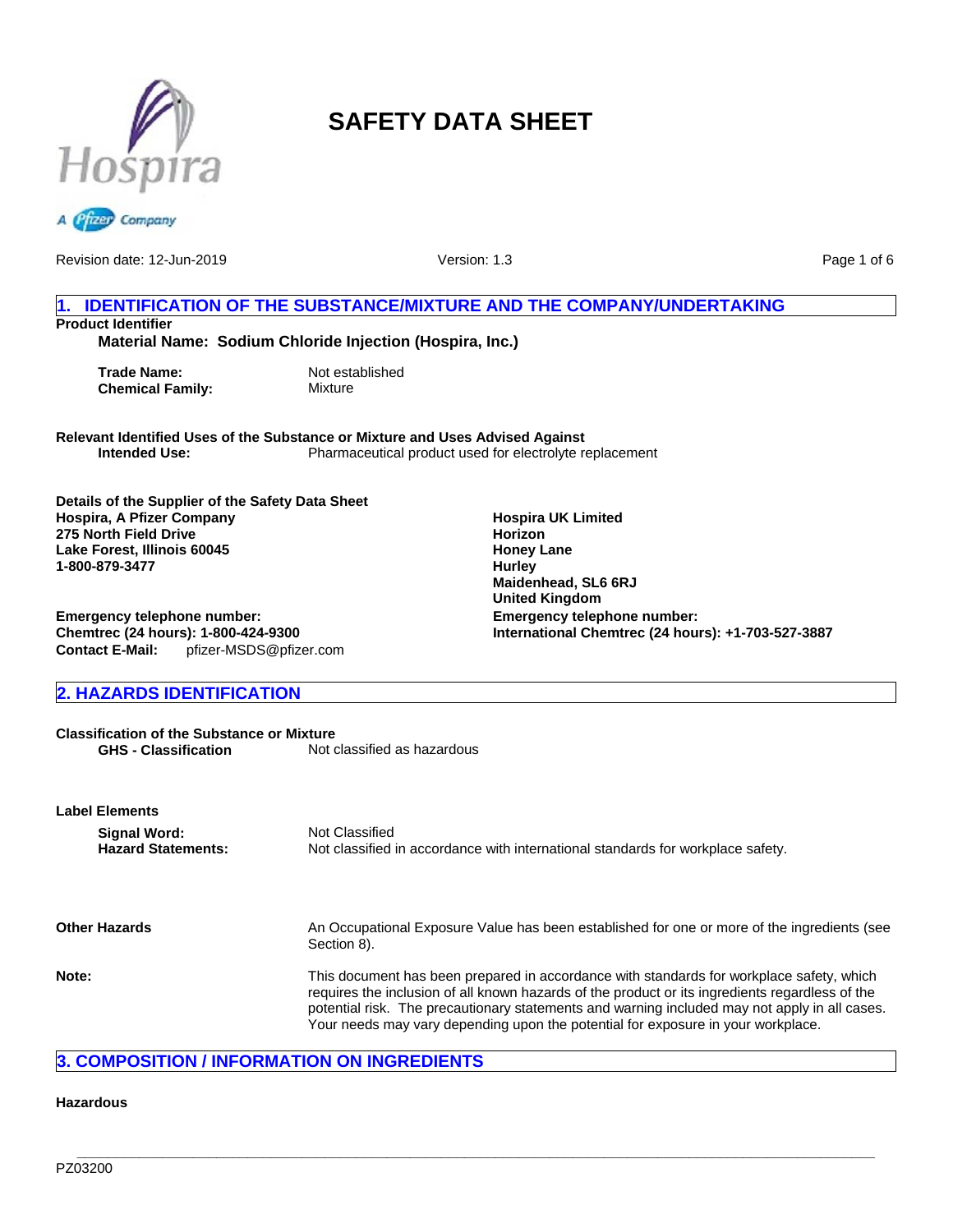### **Material Name: Sodium Chloride Injection (Hospira, Inc.) Revision date: 12-Jun-2019**

| <b>3. COMPOSITION / INFORMATION ON INGREDIENTS</b> |                   |                      |                           |   |
|----------------------------------------------------|-------------------|----------------------|---------------------------|---|
| Ingredient                                         | <b>CAS Number</b> | EU                   | <b>GHS Classification</b> | % |
|                                                    |                   | <b>EINECS/ELINCS</b> |                           |   |
|                                                    |                   | ∟ist                 |                           |   |
| SODIUM CHLORIDE                                    | 7647-14-5         | 231-598-3            | Not Listed                |   |

**\_\_\_\_\_\_\_\_\_\_\_\_\_\_\_\_\_\_\_\_\_\_\_\_\_\_\_\_\_\_\_\_\_\_\_\_\_\_\_\_\_\_\_\_\_\_\_\_\_\_\_\_\_\_\_\_\_\_\_\_\_\_\_\_\_\_\_\_\_\_\_\_\_\_\_\_\_\_\_\_\_\_\_\_\_\_\_\_\_\_\_\_\_\_\_\_\_\_\_\_\_\_\_**

| <b>Ingredient</b>   | <b>CAS Number</b> | ΕU<br><b>EINECS/ELINCS</b><br>List | <b>GHS Classification</b> | % |
|---------------------|-------------------|------------------------------------|---------------------------|---|
| Water for injection | 7732-18-5         | 231-791-2                          | Not Listed                |   |

**Additional Information:** Ingredient(s) indicated as hazardous have been assessed under standards for workplace safety.

**\_\_\_\_\_\_\_\_\_\_\_\_\_\_\_\_\_\_\_\_\_\_\_\_\_\_\_\_\_\_\_\_\_\_\_\_\_\_\_\_\_\_\_\_\_\_\_\_\_\_\_\_\_\_\_\_\_\_\_\_\_\_\_\_\_\_\_\_\_\_\_\_\_\_\_\_\_\_\_\_\_\_\_\_\_\_\_\_\_\_\_\_\_\_\_\_\_\_\_\_\_\_\_**

# **4. FIRST AID MEASURES**

| <b>Description of First Aid Measures</b><br><b>Eye Contact:</b> | Due to the nature of this material first aid is not normally required. |
|-----------------------------------------------------------------|------------------------------------------------------------------------|
| <b>Skin Contact:</b>                                            | Due to the nature of this material first aid is not normally required. |
| Ingestion:                                                      | Due to the nature of this material first aid is not normally required. |
| Inhalation:                                                     | Not an expected route of exposure.                                     |
|                                                                 |                                                                        |

#### **Most Important Symptoms and Effects, Both Acute and Delayed Symptoms and Effects of Exposure:** No data available **Medical Conditions Aggravated by Exposure:** None known

**Indication of the Immediate Medical Attention and Special Treatment Needed Notes to Physician:** None

### **5. FIRE FIGHTING MEASURES**

**Extinguishing Media:** As for primary cause of fire. **Special Hazards Arising from the Substance or Mixture Hazardous Combustion Products:** Not applicable

**Fire / Explosion Hazards:** Not applicable

**Advice for Fire-Fighters** Not applicable

### **6. ACCIDENTAL RELEASE MEASURES**

**Personal Precautions, Protective Equipment and Emergency Procedures** Not applicable

#### **Environmental Precautions** None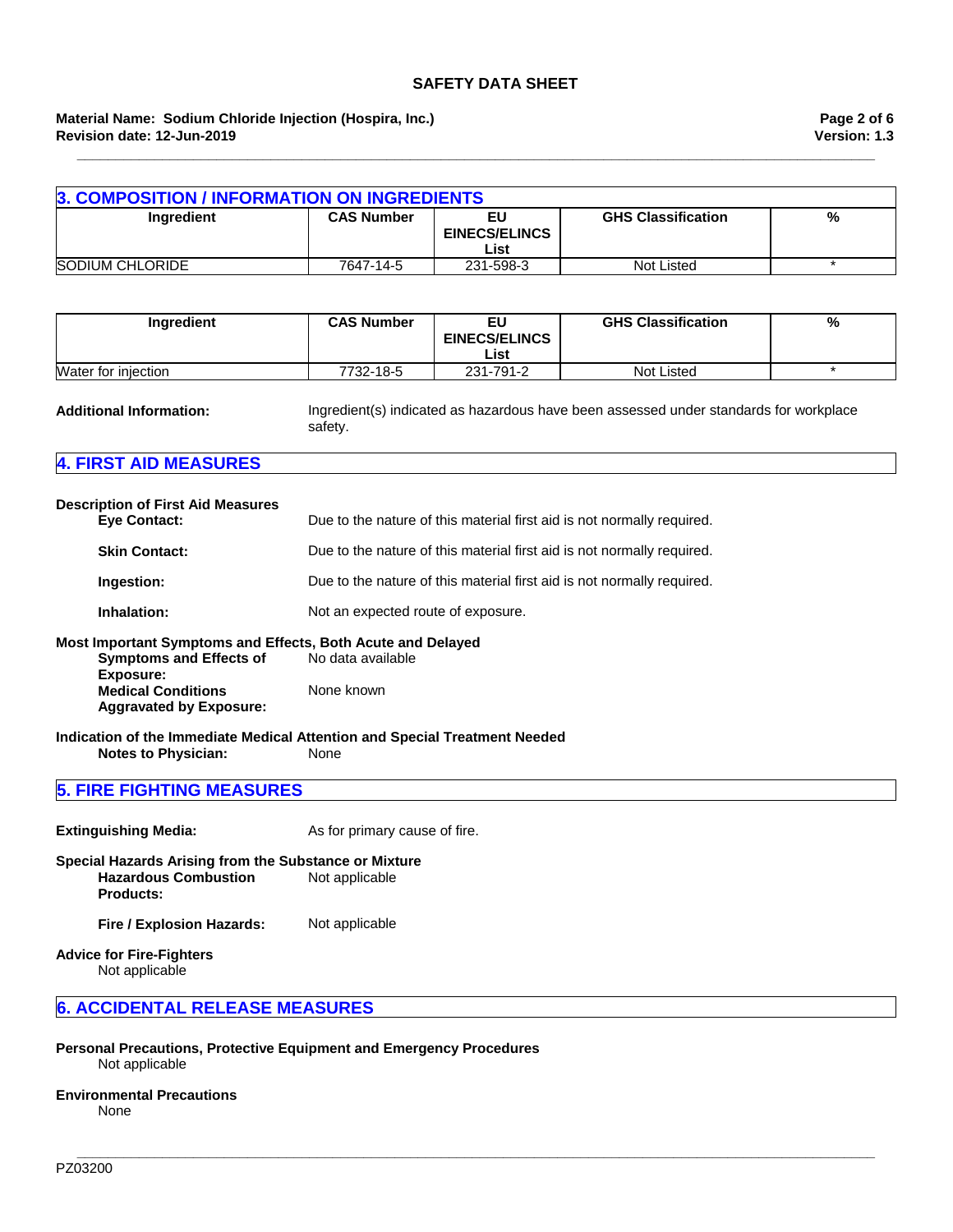**\_\_\_\_\_\_\_\_\_\_\_\_\_\_\_\_\_\_\_\_\_\_\_\_\_\_\_\_\_\_\_\_\_\_\_\_\_\_\_\_\_\_\_\_\_\_\_\_\_\_\_\_\_\_\_\_\_\_\_\_\_\_\_\_\_\_\_\_\_\_\_\_\_\_\_\_\_\_\_\_\_\_\_\_\_\_\_\_\_\_\_\_\_\_\_\_\_\_\_\_\_\_\_**

**Revision date: 12-Jun-2019 Material Name: Sodium Chloride Injection (Hospira, Inc.)**

#### **Methods and Material for Containment and Cleaning Up**

**Measures for Cleaning / Collecting:** Wipe up with a damp cloth and place in container for disposal.

**Additional Consideration for Large Spills:** None

# **7. HANDLING AND STORAGE**

#### **Precautions for Safe Handling**

No special handling requirements for normal use of this material.

### **Conditions for Safe Storage, Including any Incompatibilities**

**Storage Conditions:** Store as directed by product packaging. **Incompatible Materials:** None<br> **Incompatible Materials:** No data available Specific end use(s):

# **8. EXPOSURE CONTROLS / PERSONAL PROTECTION**

#### **Control Parameters**

**Refer to available public information for specific member state Occupational Exposure Limits.**

#### **SODIUM CHLORIDE**

| Latvia OEL - TWA    | 5 mg/ $m3$          |
|---------------------|---------------------|
| Lithuania OEL - TWA | 5 ma/m <sup>3</sup> |

The purpose of the Occupational Exposure Band (OEB) classification system is to separate substances into different Hazard categories when the available data are sufficient to do so, but inadequate to establish an Occupational Exposure Limit (OEL). The OEB given is based upon an analysis of all currently available data; as such, this value may be subject to revision when new information becomes available.

#### **SODIUM CHLORIDE**

**Pfizer Occupational Exposure** OEB 1 (control exposure to the range of 1000ug/m<sup>3</sup> to 3000ug/m<sup>3</sup>) **Band (OEB):**

| <b>Exposure Controls</b>                                                 |                                                                                                                                                                                                              |
|--------------------------------------------------------------------------|--------------------------------------------------------------------------------------------------------------------------------------------------------------------------------------------------------------|
| <b>Engineering Controls:</b><br><b>Personal Protective</b><br>Equipment: | Engineering controls should be used as the primary means to control exposures.<br>Refer to applicable national standards and regulations in the selection and use of personal<br>protective equipment (PPE). |
| Hands:                                                                   | Not required for the normal use of this product.                                                                                                                                                             |
| Eyes:                                                                    | Not required under normal conditions of use.                                                                                                                                                                 |
| Skin:                                                                    | Not required for the normal use of this product.                                                                                                                                                             |
| <b>Respiratory protection:</b>                                           | None required under normal conditions of use.                                                                                                                                                                |

### **9. PHYSICAL AND CHEMICAL PROPERTIES**

| <b>Physical State:</b>       | Liauid             | Color:                   | Colorless          |
|------------------------------|--------------------|--------------------------|--------------------|
| Odor:                        | None               | <b>Odor Threshold:</b>   | No data available. |
| <b>Molecular Formula:</b>    | Mixture            | <b>Molecular Weight:</b> | Mixture            |
| <b>Solvent Solubility:</b>   | No data available  |                          |                    |
| <b>Water Solubility:</b>     | No data available  |                          |                    |
| pH:                          | No data available. |                          |                    |
| Melting/Freezing Point (°C): | No data available  |                          |                    |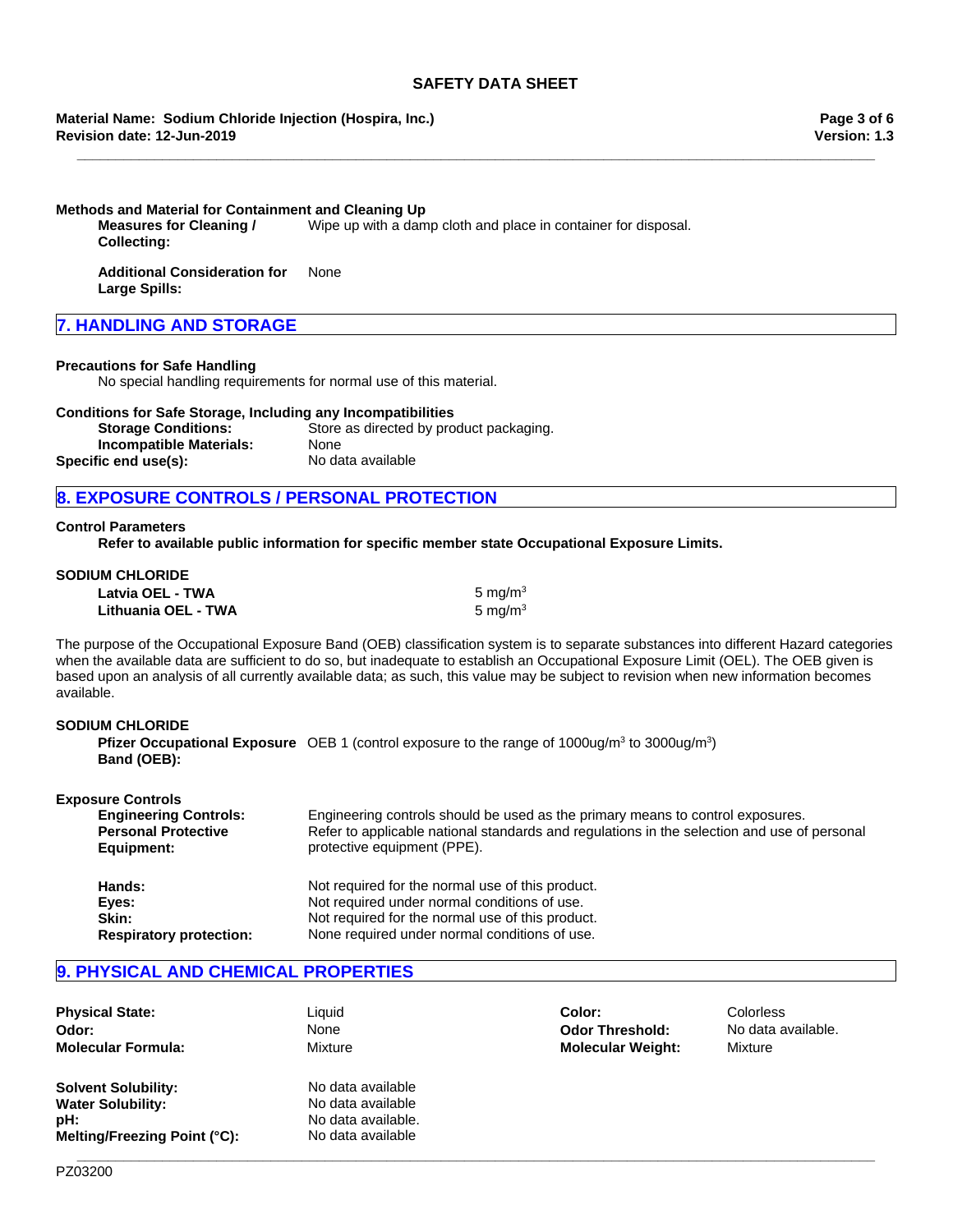**\_\_\_\_\_\_\_\_\_\_\_\_\_\_\_\_\_\_\_\_\_\_\_\_\_\_\_\_\_\_\_\_\_\_\_\_\_\_\_\_\_\_\_\_\_\_\_\_\_\_\_\_\_\_\_\_\_\_\_\_\_\_\_\_\_\_\_\_\_\_\_\_\_\_\_\_\_\_\_\_\_\_\_\_\_\_\_\_\_\_\_\_\_\_\_\_\_\_\_\_\_\_\_**

**Revision date: 12-Jun-2019 Material Name: Sodium Chloride Injection (Hospira, Inc.)**

**9. PHYSICAL AND CHEMICAL PROPERTIES**

**Version: 1.3 Page 4 of 6**

| <b>Boiling Point (°C):</b>                                                                                                                            | No data available. |                   |  |
|-------------------------------------------------------------------------------------------------------------------------------------------------------|--------------------|-------------------|--|
| Partition Coefficient: (Method, pH, Endpoint, Value)                                                                                                  |                    |                   |  |
| <b>SODIUM CHLORIDE</b>                                                                                                                                |                    |                   |  |
| No data available                                                                                                                                     |                    |                   |  |
| <b>Water for injection</b>                                                                                                                            |                    |                   |  |
| No data available                                                                                                                                     |                    |                   |  |
| Decomposition Temperature (°C):                                                                                                                       | No data available. |                   |  |
| <b>Evaporation Rate (Gram/s):</b>                                                                                                                     | No data available  |                   |  |
| Vapor Pressure (kPa):                                                                                                                                 | No data available  |                   |  |
| Vapor Density (q/ml):                                                                                                                                 | No data available  |                   |  |
| <b>Relative Density:</b>                                                                                                                              | No data available  |                   |  |
| <b>Viscosity:</b>                                                                                                                                     | No data available  |                   |  |
| <b>Flammablity:</b>                                                                                                                                   |                    |                   |  |
| Autoignition Temperature (Solid) (°C):<br><b>Flammability (Solids):</b><br>Flash Point (Liquid) (°C):<br>Upper Explosive Limits (Liquid) (% by Vol.): |                    | No data available |  |
|                                                                                                                                                       |                    | No data available |  |
|                                                                                                                                                       |                    | No data available |  |
|                                                                                                                                                       |                    | No data available |  |
| Lower Explosive Limits (Liquid) (% by Vol.):                                                                                                          |                    | No data available |  |

# **10. STABILITY AND REACTIVITY**

| <b>Reactivity:</b>                        | No data available |
|-------------------------------------------|-------------------|
| <b>Chemical Stability:</b>                | Stable            |
| <b>Possibility of Hazardous Reactions</b> |                   |
| <b>Oxidizing Properties:</b>              | No data available |
| <b>Conditions to Avoid:</b>               | None              |
| <b>Incompatible Materials:</b>            | None              |
| <b>Hazardous Decomposition</b>            | No data available |
| <b>Products:</b>                          |                   |

# **11. TOXICOLOGICAL INFORMATION**

| Information on Toxicological Effects |                                                                                                            |
|--------------------------------------|------------------------------------------------------------------------------------------------------------|
| <b>General Information:</b>          | The information included in this section describes the potential hazards of the individual<br>ingredients. |
| <b>Short Term:</b>                   | Mild eye irritant in experimental animals (based on components)                                            |

#### **Acute Toxicity: (Species, Route, End Point, Dose)**

#### **SODIUM CHLORIDE**

**Acute Toxicity Comments:** A greater than symbol (>) indicates that the toxicity endpoint being tested was not achievable at the highest dose used in the test. MouseOralLD 504g/kg RabbitDermalLD 50>10g/kg RatSub-tenon injection (eye)LC50/1hr >42g/m3 RatOralLD 503g/kg

# **Irritation / Sensitization: (Study Type, Species, Severity)**

# **SODIUM CHLORIDE**

Skin IrritationRabbitMild Eye IrritationRabbitMild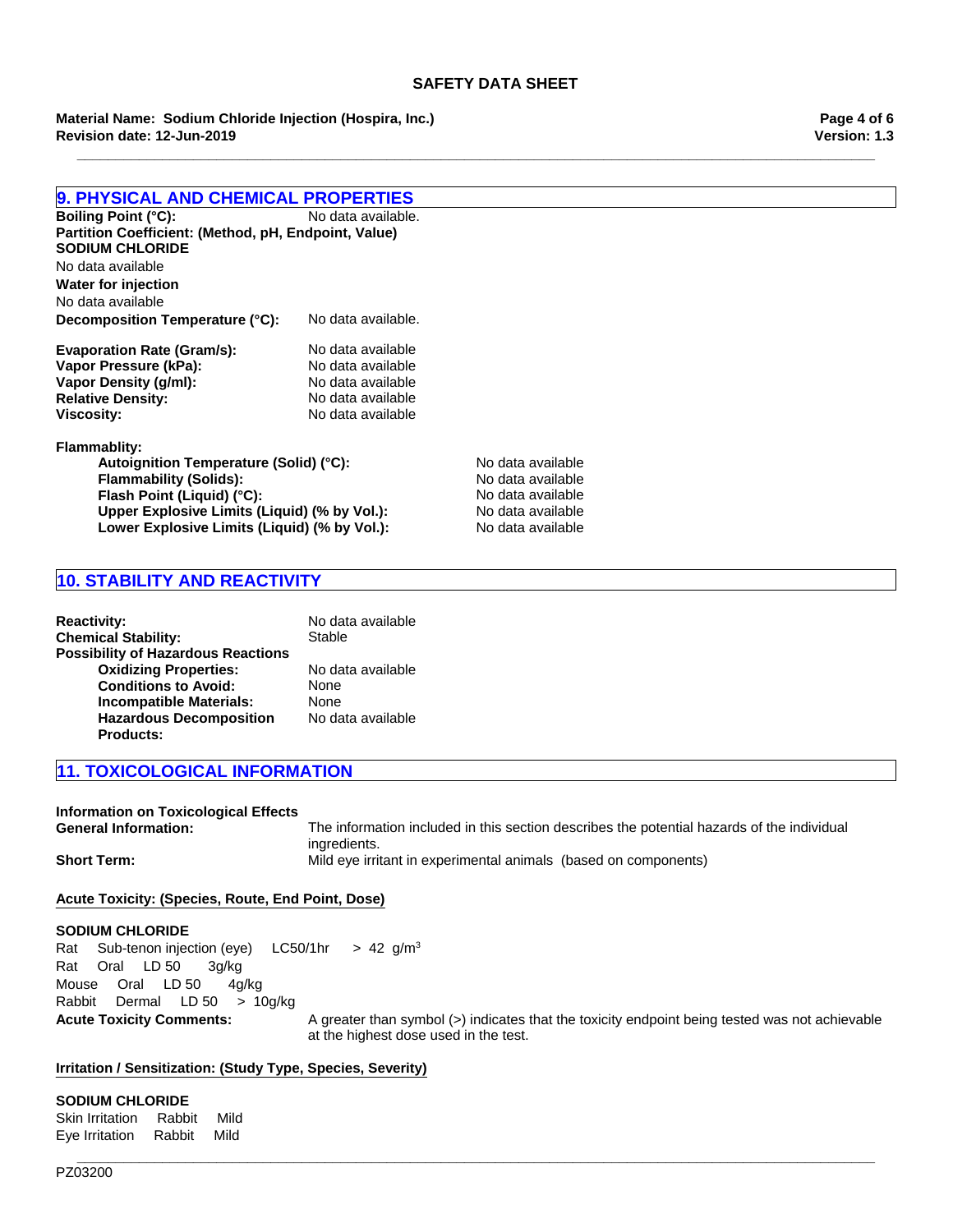**Revision date: 12-Jun-2019 Material Name: Sodium Chloride Injection (Hospira, Inc.)** **Version: 1.3 Page 5 of 6**

# **11. TOXICOLOGICAL INFORMATION**

**Carcinogen Status:** None of the components of this formulation are listed as a carcinogen by IARC, NTP or OSHA.

**\_\_\_\_\_\_\_\_\_\_\_\_\_\_\_\_\_\_\_\_\_\_\_\_\_\_\_\_\_\_\_\_\_\_\_\_\_\_\_\_\_\_\_\_\_\_\_\_\_\_\_\_\_\_\_\_\_\_\_\_\_\_\_\_\_\_\_\_\_\_\_\_\_\_\_\_\_\_\_\_\_\_\_\_\_\_\_\_\_\_\_\_\_\_\_\_\_\_\_\_\_\_\_**

# **12. ECOLOGICAL INFORMATION**

| <b>Environmental Overview:</b>        | No harmful effects to aquatic organisms are expected. |
|---------------------------------------|-------------------------------------------------------|
| Toxicity:                             | No data available                                     |
| <b>Persistence and Degradability:</b> | No data available                                     |
| <b>Bio-accumulative Potential:</b>    | No data available                                     |
| <b>Mobility in Soil:</b>              | No data available                                     |

# **13. DISPOSAL CONSIDERATIONS**

**Waste Treatment Methods:** Dispose of waste in accordance with all applicable laws and regulations. Member State specific and Community specific provisions must be considered. Considering the relevant known environmental and human health hazards of the material, review and implement appropriate technical and procedural waste water and waste disposal measures to prevent occupational exposure and environmental release. It is recommended that waste minimization be practiced. The best available technology should be utilized to prevent environmental releases. This may include destructive techniques for waste and wastewater.

# **14. TRANSPORT INFORMATION**

**The following refers to all modes of transportation unless specified below.**

Not regulated for transport under USDOT, EUADR, IATA, or IMDG regulations.

### **15. REGULATORY INFORMATION**

**Safety, Health and Environmental Regulations/Legislation Specific for the Substance or Mixture**

**CERCLA/SARA 313 Emission reporting Not Listed** Not Listed **California Proposition 65** Not Listed **SODIUM CHLORIDE**

**\_\_\_\_\_\_\_\_\_\_\_\_\_\_\_\_\_\_\_\_\_\_\_\_\_\_\_\_\_\_\_\_\_\_\_\_\_\_\_\_\_\_\_\_\_\_\_\_\_\_\_\_\_\_\_\_\_\_\_\_\_\_\_\_\_\_\_\_\_\_\_\_\_\_\_\_\_\_\_\_\_\_\_\_\_\_\_\_\_\_\_\_\_\_\_\_\_\_\_\_\_\_\_**